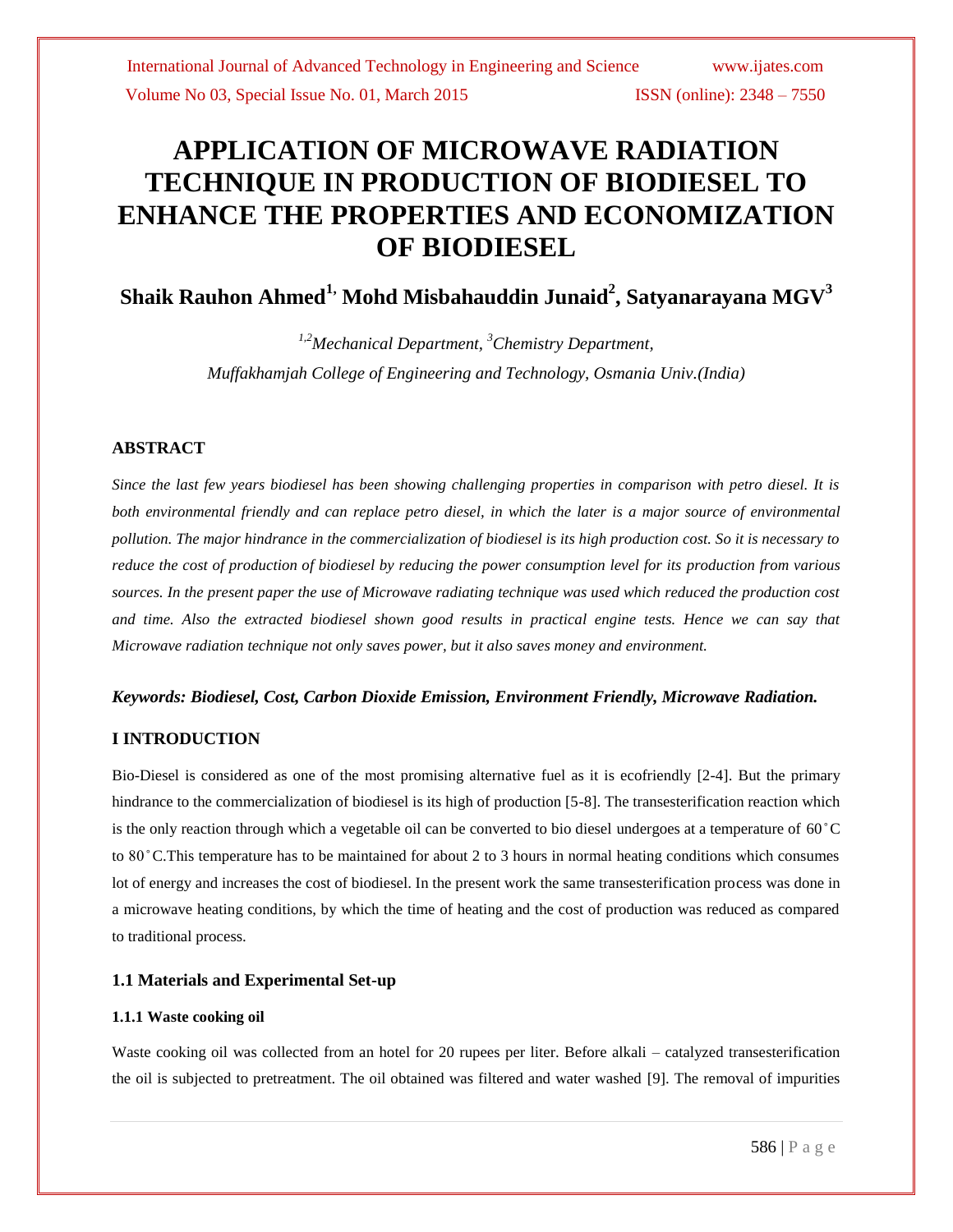such as water, free fatty acid and polymers prior to alkali catalyzed transesterification improves the yield and quality of the esters [12].

# **1.2 Reactor**

The experimental set up consists of a mechanical stirrer and condenser. The stirrer was operated at 600rmp with a motor. The catalyst used was NaOH with 5 minutes heating [14]. A microwave heater, stirrer and a condenser were used for the microwave heating method.The appropriate power dissipation control will result in effective use of microwave energy and reduces the energy requirement [15]. The complete experimental set-up is shown in schematic diagram Fig.1.



**Fig. 1: Schematic Diagram of bio diesel production from waste cooking oil.**

#### **1.3 Methodology**

#### **1.3.1 Alkali Catalyzed Transesterification**

The waste cooking oils are subjected to Tran's esterification; a chemical reaction, involving triglycerides and an alcohol of lower molecular weights using homogeneous or heterogeneous substance as catalyst to yield bio-diesel and glycerol using a fabricated micro-oven reactor. A catalyst is usually used to improve the reaction rate and yield. The sodium methoxide ( $CH_3$  ONa) is used as catalyst in our present work. The oil and the alcohol ratio used here is 1:6, because the reaction is reversible, excess alcohol is used to shift the equilibrium to the products side [10-11]. The reaction is shown in Fig. 2.

| <b>Fig.2: Transesterification Reaction</b> |         |          |              |  |                    |  |  |  |  |
|--------------------------------------------|---------|----------|--------------|--|--------------------|--|--|--|--|
| Triglyceride                               | Alcohol |          | Esters       |  | Glycerol           |  |  |  |  |
| $CH_2-OOC-R_3$                             |         |          | $R_1$ –COO–R |  | CH <sub>2</sub> OH |  |  |  |  |
| $CH-OOC-R$ ,                               | 3ROH    | Catalyst | $R, -COO-R$  |  | $CH-OH$            |  |  |  |  |
| $CH_2-OOC-R_1$                             |         |          | $R_1$ –COO–R |  | $CH2$ -OH          |  |  |  |  |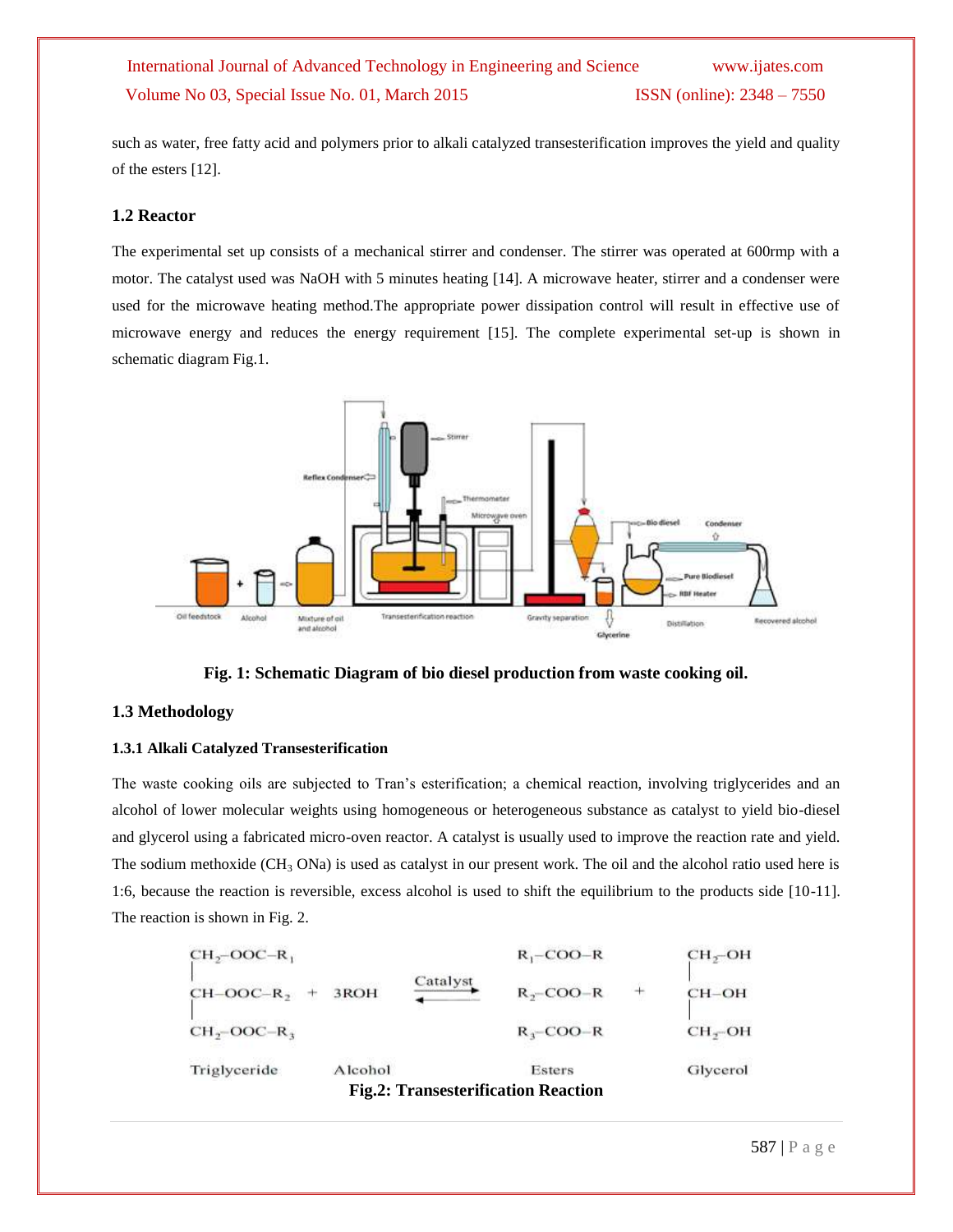### **1.3.2 Downstream processing of Bio-Diesel**

Once the reaction is completed biodiesel needs to be processed from the reaction mixture for which separation and purification processes are carried out.

# **1.3.3 Separation of Bio-diesel**

After the transesterification reaction, bio-diesel is a mixture of excess methanol catalyst and glycerol. As a rule, difference in specific gravity of 0.1 in a mixture of compounds will result in phase separation by gravity. Gravity separation is suitable to recover bio-diesel from the process by products.

### **1.3.4 Purification of bio-diesel**

This process is meant to remove impurities from bio-diesel after it is separated from the glycerol layer. These include alcohol, catalyst, entrained glycerol, soap and other impurities [16]. In order to obtain a final bio-diesel product adhering to specification, distillation has been used as the final purification step for bio-diesel production to remove the impurities and unpleasant odor.

# **II RESULTS AND DISCUSSIONS**

The heating was carried out at  $65^{\circ}$ C with a methanol to oil molar ratio of 6 and 0.75 wt% NaOH. The maximum yield of bio-diesel made from Waste cooking oil under conventional heating was 85% but by microwave heating is 90%. Gas chromatography analysis (Fig.3) precisely measures the percent of free glycerin, mono, di and tri glycerides. Average conversion factors are applied to the mono di and triglycerides to calculate the bonded glycerin content of the sample retention time changes indicate instrument states.



# **Fig.3: Analysis of Chromatogram**

The economic feasibility of biodiesel depends on the price of crude oil and the cost of transporting diesel long distances to remote markets [4]. Cost was analyzed for the production of 1liter of biodiesel from the waste cooking oil and the expected cost of Biodiesel if extracted from Waste cooking Oil on small scale will be approximately Rs. 50/- per liter. But if the production is taken at a large scale the catalyst and the alcohol can be recovered and reused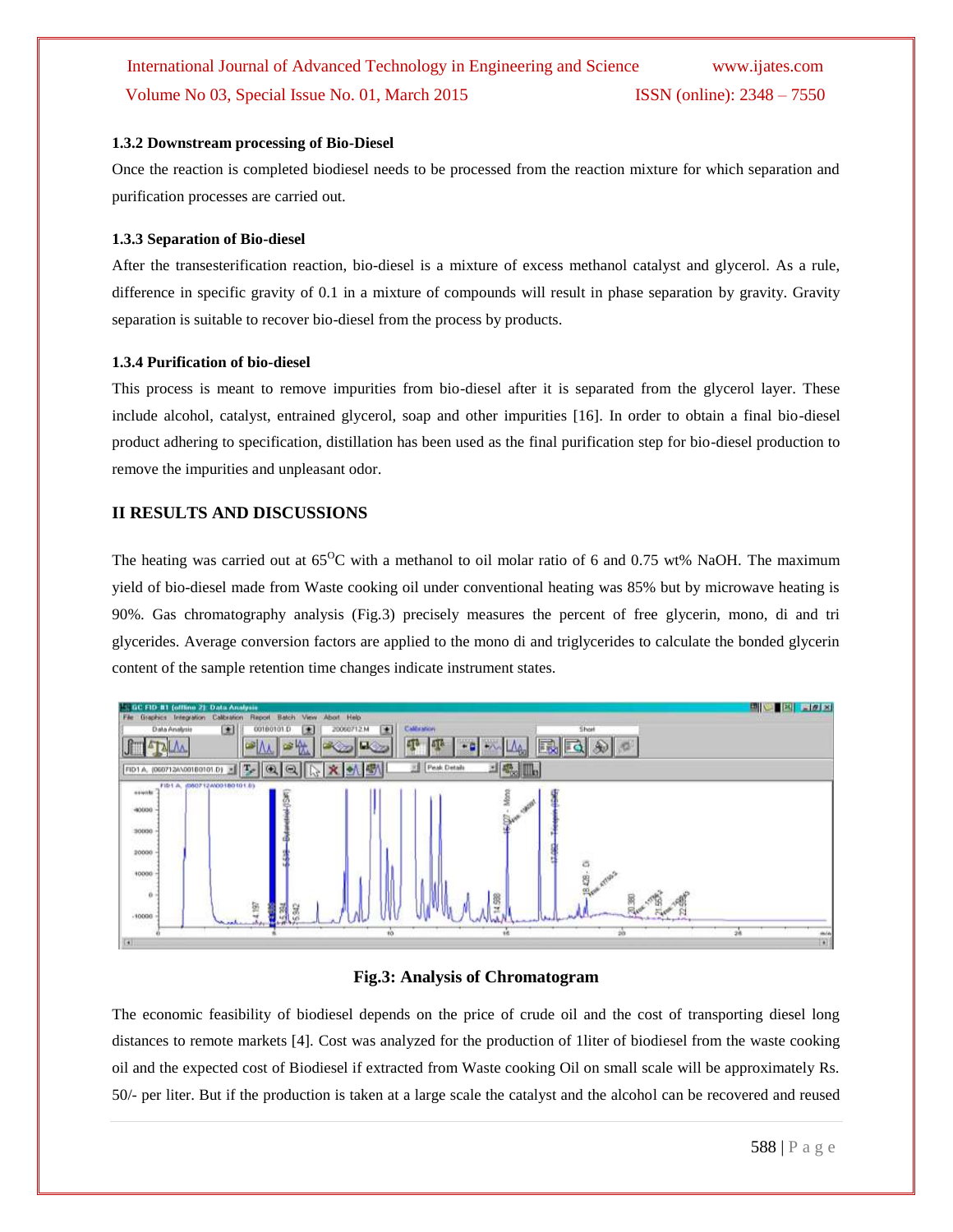for several times and thus the cost of production of bio diesel can be further reduces. The properties of Biodiesel extracted from the waste cooking are mentioned in Table 1 and compared to Petro-diesel and the complete process shown in Fig.4.

| <b>Property</b>            | <b>Petro-diesel</b> | <b>Bio-diesel</b> |  |
|----------------------------|---------------------|-------------------|--|
| Carbon, Wt. %              | 86.8                | 76.2              |  |
| Hydrogen, wt.%             | 13.2                | 12.6              |  |
| Oxygen, wt.%               | 0.0                 | 11.2              |  |
| Sulphur, wt.%              | 0.0015              | 0.0               |  |
| Specific Gravity 0.85 0.88 | 0.85                | 0.88              |  |
| Viscosity, mm2/s @         | $2 - 3$             | $4 - 5$           |  |
| Energy content             | 43                  | 39                |  |
| Flash Point in °C          | $60 - 80$           | 130-170           |  |
| Cetane No                  | $40 - 55$           | $47 - 65$         |  |
| Lubricity                  | 2000 grams          | $>7000$ grams     |  |
| Carbon residue             | 0.2%                | 0.7%              |  |

|  |  | Table 1: Comparison of Fuel Properties of Extracted Biodiesel with Petro-diesel |
|--|--|---------------------------------------------------------------------------------|
|  |  |                                                                                 |



**Fig.4: Experimental Process for bio diesel production from waste cooking oil.**

# **III MECHANISM OF MICROWAVE TRANS ESTERIFICATION**

The highly effective trans esterification by the microware heating system is attributed to the direct adsorption of the radiation by the OH group of the reactant. Microwave heating can be more energy efficient than conventional heating because the alchol and oil mixture gets heated faster and the energy heats only the mixture, not the whole oven compartment. Microwave heating does not reduce the nutritional value of the mixture more than conventional heating. In fact, alchol and oil mixture heated in a microwave heater may keep more of their nutritional values, because microwave heater can heat more quickly and without adding any solvent. Microwaves are produced inside the oven by an electron tube called a magnetron. The microwaves are reflected within the metal interior of the oven where they are absorbed by solution in the container. Microwaves cause liquid molecules present in the solution to vibrate, which heats the solution. The microwave energy is changed to heat as it is absorbed by solution, and does not make solution "radioactive" or "contaminated."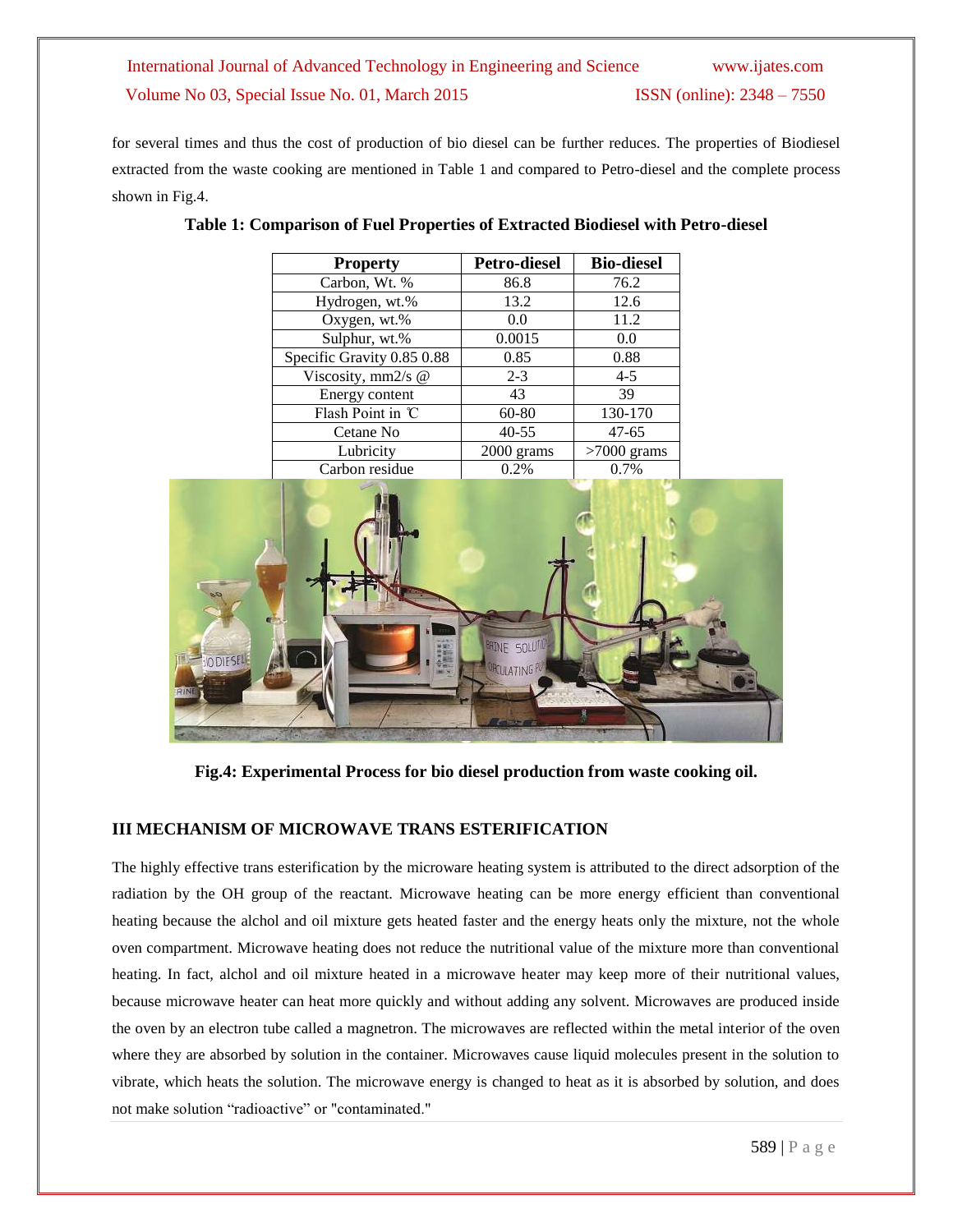# **IV CONCLUSION**

Bio-diesel as an alternate fuel for diesel engines has become increasingly important due to environmental consequences of petroleum resources. The main challenges are its cost and availability of raw material. By using the waste cooking oil and converting it to bio-diesel, its cost can be significantly lowered and the negative impact of disposing used cooking oil to environment reduce. The maximum yield of bio-diesel made from Waste cooking oil under conventional heating was 85% but by microwave heating is 90%.

The quality of bio-diesel is most important for engine parts. Hence various downstream processing - separation of bio-diesel from glycerol, purification to recover alcohol, bio-diesel washing, drying and where specified distillation are carried out.

To check the quality of bio-diesel various standards have been specified. As per the analytical methods reported in literature, gas chromatography method has been widely used. The bio-diesel was characterized by determining its density, viscosity, calorific value, cetane number , flash point, cloud and pour points. The characteristic properties of bio-diesel are same as that produced from virgin oil and are generally similar to those of petroleum diesel fuel. The fuel properties of bio-diesel derived from used cooking oil all met the various rational bio-diesel standards.

The bio-diesel produced from used cooking oil can be used in diesel engine without any engine modification. Hence the cost of production of the biodiesel which was the major hindrance for the commercialization of the biodiesel can be reduced by the use of microwave heating technique and increasing the yield of biodiesel production from 85% to 90% and by reducing the power consumption cost.

# **V ACKNOWLEDGEMENTS**

The authors are much indebted to Director cum Advisor Dr, Basheer Ahmed who himself chairing the R&D cell of MJCET and also Dr. K.N. Krishnan and Dr N. Seetharamiah, Conveners of R&D Cell for the help in sanctioning the fund for the project. The authors also thank Prof. Y. Arunkumar, Head, Department of Chemistry for his encouragement where this work is done.

### **REFERENCES**

- [1]. C.C. Enweremadu, M.M. Mbarawa ," Technical aspects of production and analysis of biodiesel from used cooking oil—A review" Renewable and Sustainable Energy Reviews 13 (2009) 2205–2224.
- [2]. Fernando S, Hall C, Jha S. NOx reduction from biodiesel fuels. Energy Fuel 2006;20:376–82.
- [3]. Kafuku G, Mbarawa M. Alkaline catalyzed biodiesel production from moringa oleifera oil with optimized production parameters. Appl Energy 2010;87:2561–5.
- [4] Leung DYC, Wu X, Leung MKH. A review on biodiesel production using catalyzed transesterification. Appl Energy 2010;87:1083–95.
- [5] Prokop T. Imperial Western Products, 14970 Chandler St.Coachella, CA 9172 (2002).
- [6] Lott M. QSS Group Inc. 4500 Forbes Boulevard, Suite 200, Lanham, MD20706 (2002).